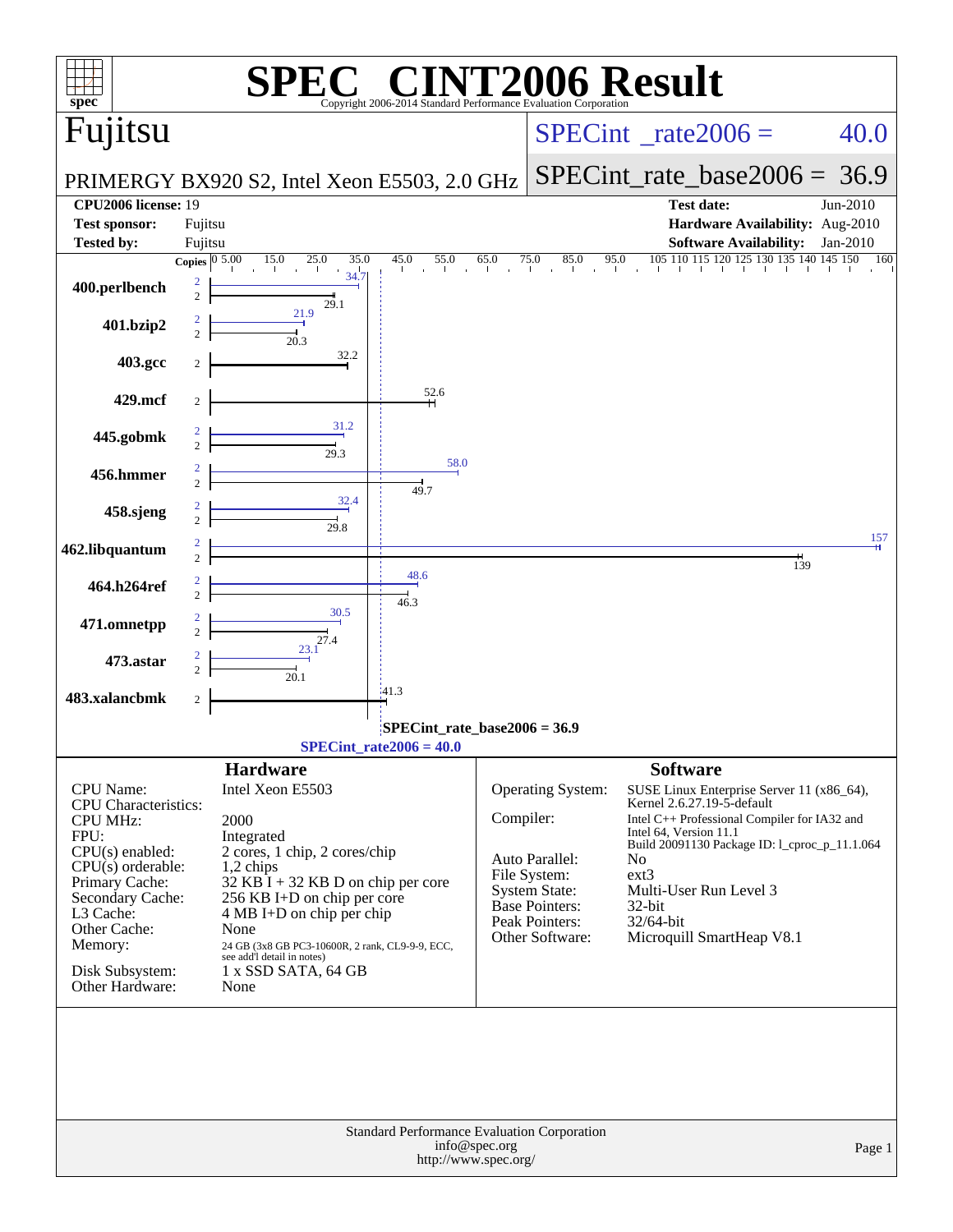

# Fujitsu

#### SPECint rate $2006 = 40.0$

[SPECint\\_rate\\_base2006 =](http://www.spec.org/auto/cpu2006/Docs/result-fields.html#SPECintratebase2006) 36.9

PRIMERGY BX920 S2, Intel Xeon E5503, 2.0 GHz

**[CPU2006 license:](http://www.spec.org/auto/cpu2006/Docs/result-fields.html#CPU2006license)** 19 **[Test date:](http://www.spec.org/auto/cpu2006/Docs/result-fields.html#Testdate)** Jun-2010 **[Test sponsor:](http://www.spec.org/auto/cpu2006/Docs/result-fields.html#Testsponsor)** Fujitsu **[Hardware Availability:](http://www.spec.org/auto/cpu2006/Docs/result-fields.html#HardwareAvailability)** Aug-2010 **[Tested by:](http://www.spec.org/auto/cpu2006/Docs/result-fields.html#Testedby)** Fujitsu **[Software Availability:](http://www.spec.org/auto/cpu2006/Docs/result-fields.html#SoftwareAvailability)** Jan-2010

#### **[Results Table](http://www.spec.org/auto/cpu2006/Docs/result-fields.html#ResultsTable)**

|                    | <b>Base</b>   |                |       |                                                                                                          |       |                |            | <b>Peak</b>   |                |              |                |              |                |              |
|--------------------|---------------|----------------|-------|----------------------------------------------------------------------------------------------------------|-------|----------------|------------|---------------|----------------|--------------|----------------|--------------|----------------|--------------|
| <b>Benchmark</b>   | <b>Copies</b> | <b>Seconds</b> | Ratio | <b>Seconds</b>                                                                                           | Ratio | <b>Seconds</b> | Ratio      | <b>Copies</b> | <b>Seconds</b> | <b>Ratio</b> | <b>Seconds</b> | <b>Ratio</b> | <b>Seconds</b> | <b>Ratio</b> |
| 400.perlbench      |               | 672            | 29.1  | 678                                                                                                      | 28.8  | 672            | 29.1       |               | 563            | 34.7         | 561            | 34.8         | 563            | 34.7         |
| 401.bzip2          |               | 960            | 20.1  | 950                                                                                                      | 20.3  | 951            | 20.3       |               | 883            | 21.9         | 878            | 22.0         | 880            | 21.9         |
| $403.\mathrm{gcc}$ |               | 499            | 32.2  | 499                                                                                                      | 32.2  | 501            | 32.1       |               | 499            | 32.2         | 499            | 32.2         | 501            | 32.1         |
| $429$ .mcf         |               | 355            | 51.3  | 347                                                                                                      | 52.6  | 347            | 52.6       |               | 355            | 51.3         | 347            | 52.6         | 347            | 52.6         |
| $445$ .gobmk       |               | 715            | 29.3  | 717                                                                                                      | 29.3  | 714            | 29.4       |               | 673            | 31.2         | 672            | 31.2         | 672            | 31.2         |
| 456.hmmer          |               | 377            | 49.5  | 375                                                                                                      | 49.7  | 375            | 49.8       |               | 322            | 58.0         | 322            | 58.0         | 322            | 57.9         |
| $458$ .sjeng       |               | 813            | 29.8  | 813                                                                                                      | 29.8  | 813            | 29.8       |               | 747            | 32.4         | 748            | 32.4         | 748            | 32.4         |
| 462.libquantum     |               | 299            | 139   | 301                                                                                                      | 138   | 299            | <u>139</u> |               | 264            | 157          | 265            | 156          | 264            | 157          |
| 464.h264ref        |               | 955            | 46.3  | 957                                                                                                      | 46.3  | 956            | 46.3       |               | 911            | 48.6         | 910            | 48.6         | 911            | 48.6         |
| 471.omnetpp        |               | 456            | 27.4  | 456                                                                                                      | 27.4  | 457            | 27.3       |               | 410            | 30.5         | 410            | 30.5         | 410            | 30.5         |
| $473$ . astar      |               | 700            | 20.1  | 698                                                                                                      | 20.1  | 701            | 20.0       |               | 607            | 23.1         | 606            | 23.2         | 607            | 23.1         |
| 483.xalancbmk      |               | 334            | 41.3  | 335                                                                                                      | 41.2  | 334            | 41.3       |               | 334            | 41.3         | 335            | 41.2         | 334            | 41.3         |
|                    |               |                |       | Results appear in the order in which they were run. Bold underlined text indicates a median measurement. |       |                |            |               |                |              |                |              |                |              |

#### **[Submit Notes](http://www.spec.org/auto/cpu2006/Docs/result-fields.html#SubmitNotes)**

The config file option 'submit' was used. numactl was used to bind copies to the cores

#### **[Operating System Notes](http://www.spec.org/auto/cpu2006/Docs/result-fields.html#OperatingSystemNotes)**

'ulimit -s unlimited' was used to set the stacksize to unlimited prior to run

#### **[Platform Notes](http://www.spec.org/auto/cpu2006/Docs/result-fields.html#PlatformNotes)**

The system automatically configures the memory to run at 800 MHz.

#### **[General Notes](http://www.spec.org/auto/cpu2006/Docs/result-fields.html#GeneralNotes)**

 For information about Fujitsu please visit: <http://www.fujitsu.com> Binaries were compiled on SLES 10 with Binutils 2.18.50.0.7.20080502

# **[Base Compiler Invocation](http://www.spec.org/auto/cpu2006/Docs/result-fields.html#BaseCompilerInvocation)**

[C benchmarks](http://www.spec.org/auto/cpu2006/Docs/result-fields.html#Cbenchmarks): [icc -m32](http://www.spec.org/cpu2006/results/res2010q3/cpu2006-20100702-12099.flags.html#user_CCbase_intel_icc_32bit_5ff4a39e364c98233615fdd38438c6f2)

[C++ benchmarks:](http://www.spec.org/auto/cpu2006/Docs/result-fields.html#CXXbenchmarks) [icpc -m32](http://www.spec.org/cpu2006/results/res2010q3/cpu2006-20100702-12099.flags.html#user_CXXbase_intel_icpc_32bit_4e5a5ef1a53fd332b3c49e69c3330699)

> Standard Performance Evaluation Corporation [info@spec.org](mailto:info@spec.org) <http://www.spec.org/>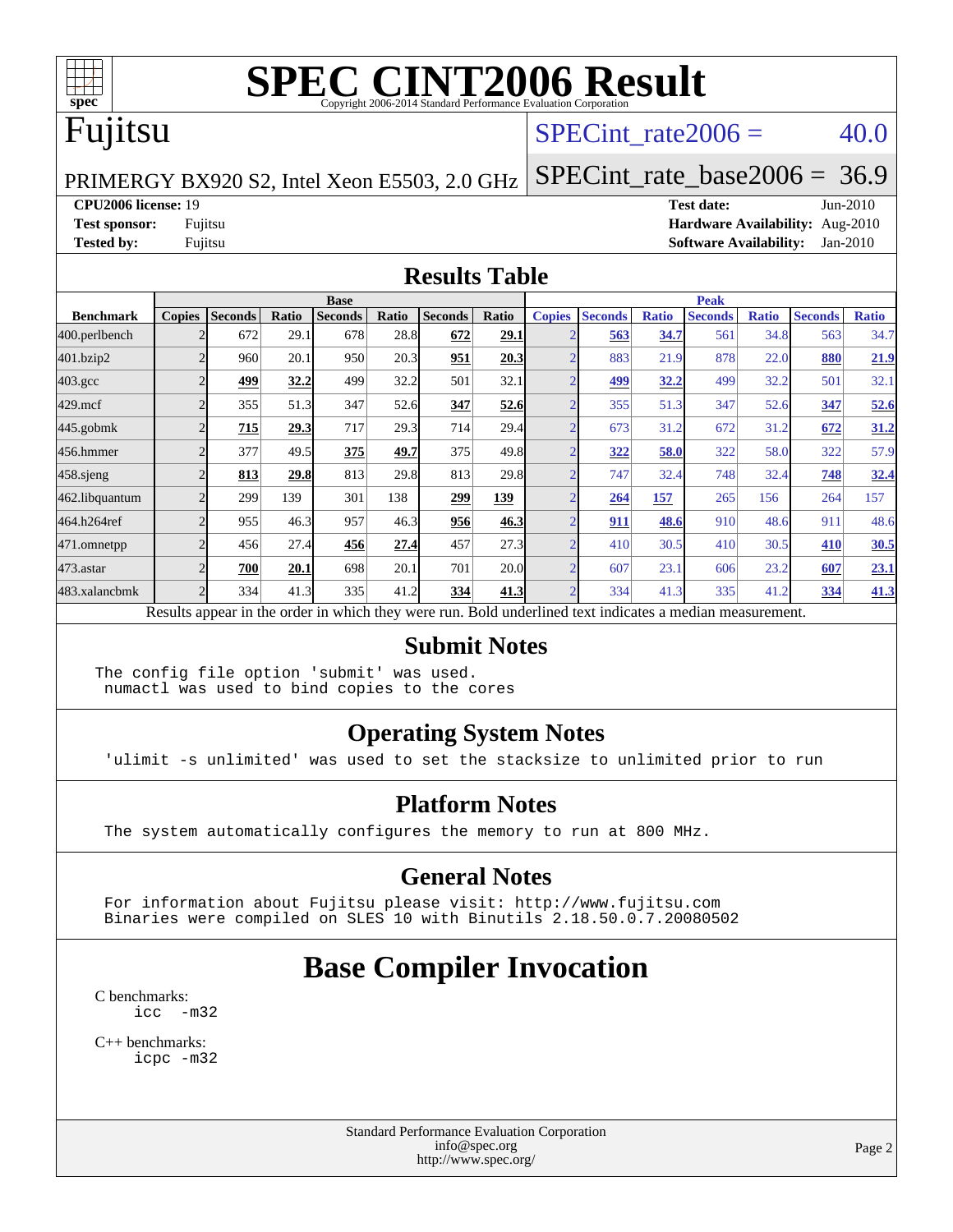

# Fujitsu

SPECint rate $2006 = 40.0$ 

PRIMERGY BX920 S2, Intel Xeon E5503, 2.0 GHz [SPECint\\_rate\\_base2006 =](http://www.spec.org/auto/cpu2006/Docs/result-fields.html#SPECintratebase2006) 36.9

**[CPU2006 license:](http://www.spec.org/auto/cpu2006/Docs/result-fields.html#CPU2006license)** 19 **[Test date:](http://www.spec.org/auto/cpu2006/Docs/result-fields.html#Testdate)** Jun-2010 **[Test sponsor:](http://www.spec.org/auto/cpu2006/Docs/result-fields.html#Testsponsor)** Fujitsu **[Hardware Availability:](http://www.spec.org/auto/cpu2006/Docs/result-fields.html#HardwareAvailability)** Aug-2010 **[Tested by:](http://www.spec.org/auto/cpu2006/Docs/result-fields.html#Testedby)** Fujitsu **[Software Availability:](http://www.spec.org/auto/cpu2006/Docs/result-fields.html#SoftwareAvailability)** Jan-2010

### **[Base Portability Flags](http://www.spec.org/auto/cpu2006/Docs/result-fields.html#BasePortabilityFlags)**

 400.perlbench: [-DSPEC\\_CPU\\_LINUX\\_IA32](http://www.spec.org/cpu2006/results/res2010q3/cpu2006-20100702-12099.flags.html#b400.perlbench_baseCPORTABILITY_DSPEC_CPU_LINUX_IA32) 462.libquantum: [-DSPEC\\_CPU\\_LINUX](http://www.spec.org/cpu2006/results/res2010q3/cpu2006-20100702-12099.flags.html#b462.libquantum_baseCPORTABILITY_DSPEC_CPU_LINUX) 483.xalancbmk: [-DSPEC\\_CPU\\_LINUX](http://www.spec.org/cpu2006/results/res2010q3/cpu2006-20100702-12099.flags.html#b483.xalancbmk_baseCXXPORTABILITY_DSPEC_CPU_LINUX)

**[Base Optimization Flags](http://www.spec.org/auto/cpu2006/Docs/result-fields.html#BaseOptimizationFlags)**

[C benchmarks](http://www.spec.org/auto/cpu2006/Docs/result-fields.html#Cbenchmarks):

[-xSSE4.2](http://www.spec.org/cpu2006/results/res2010q3/cpu2006-20100702-12099.flags.html#user_CCbase_f-xSSE42_f91528193cf0b216347adb8b939d4107) [-ipo](http://www.spec.org/cpu2006/results/res2010q3/cpu2006-20100702-12099.flags.html#user_CCbase_f-ipo) [-O3](http://www.spec.org/cpu2006/results/res2010q3/cpu2006-20100702-12099.flags.html#user_CCbase_f-O3) [-no-prec-div](http://www.spec.org/cpu2006/results/res2010q3/cpu2006-20100702-12099.flags.html#user_CCbase_f-no-prec-div) [-static](http://www.spec.org/cpu2006/results/res2010q3/cpu2006-20100702-12099.flags.html#user_CCbase_f-static) [-opt-prefetch](http://www.spec.org/cpu2006/results/res2010q3/cpu2006-20100702-12099.flags.html#user_CCbase_f-opt-prefetch)

[C++ benchmarks:](http://www.spec.org/auto/cpu2006/Docs/result-fields.html#CXXbenchmarks)

[-xSSE4.2](http://www.spec.org/cpu2006/results/res2010q3/cpu2006-20100702-12099.flags.html#user_CXXbase_f-xSSE42_f91528193cf0b216347adb8b939d4107) [-ipo](http://www.spec.org/cpu2006/results/res2010q3/cpu2006-20100702-12099.flags.html#user_CXXbase_f-ipo) [-O3](http://www.spec.org/cpu2006/results/res2010q3/cpu2006-20100702-12099.flags.html#user_CXXbase_f-O3) [-no-prec-div](http://www.spec.org/cpu2006/results/res2010q3/cpu2006-20100702-12099.flags.html#user_CXXbase_f-no-prec-div) [-opt-prefetch](http://www.spec.org/cpu2006/results/res2010q3/cpu2006-20100702-12099.flags.html#user_CXXbase_f-opt-prefetch) [-Wl,-z,muldefs](http://www.spec.org/cpu2006/results/res2010q3/cpu2006-20100702-12099.flags.html#user_CXXbase_link_force_multiple1_74079c344b956b9658436fd1b6dd3a8a) [-L/home/cmplr/usr3/alrahate/cpu2006.1.1.ic11.1/libic11.1-32bit -lsmartheap](http://www.spec.org/cpu2006/results/res2010q3/cpu2006-20100702-12099.flags.html#user_CXXbase_SmartHeap_d86dffe4a79b79ef8890d5cce17030c3)

### **[Base Other Flags](http://www.spec.org/auto/cpu2006/Docs/result-fields.html#BaseOtherFlags)**

[C benchmarks](http://www.spec.org/auto/cpu2006/Docs/result-fields.html#Cbenchmarks):

403.gcc: [-Dalloca=\\_alloca](http://www.spec.org/cpu2006/results/res2010q3/cpu2006-20100702-12099.flags.html#b403.gcc_baseEXTRA_CFLAGS_Dalloca_be3056838c12de2578596ca5467af7f3)

### **[Peak Compiler Invocation](http://www.spec.org/auto/cpu2006/Docs/result-fields.html#PeakCompilerInvocation)**

[C benchmarks \(except as noted below\)](http://www.spec.org/auto/cpu2006/Docs/result-fields.html#Cbenchmarksexceptasnotedbelow):

[icc -m32](http://www.spec.org/cpu2006/results/res2010q3/cpu2006-20100702-12099.flags.html#user_CCpeak_intel_icc_32bit_5ff4a39e364c98233615fdd38438c6f2)

401.bzip2: [icc -m64](http://www.spec.org/cpu2006/results/res2010q3/cpu2006-20100702-12099.flags.html#user_peakCCLD401_bzip2_intel_icc_64bit_bda6cc9af1fdbb0edc3795bac97ada53)

456.hmmer: [icc -m64](http://www.spec.org/cpu2006/results/res2010q3/cpu2006-20100702-12099.flags.html#user_peakCCLD456_hmmer_intel_icc_64bit_bda6cc9af1fdbb0edc3795bac97ada53)

458.sjeng: [icc -m64](http://www.spec.org/cpu2006/results/res2010q3/cpu2006-20100702-12099.flags.html#user_peakCCLD458_sjeng_intel_icc_64bit_bda6cc9af1fdbb0edc3795bac97ada53)

462.libquantum: [icc -m64](http://www.spec.org/cpu2006/results/res2010q3/cpu2006-20100702-12099.flags.html#user_peakCCLD462_libquantum_intel_icc_64bit_bda6cc9af1fdbb0edc3795bac97ada53)

[C++ benchmarks \(except as noted below\):](http://www.spec.org/auto/cpu2006/Docs/result-fields.html#CXXbenchmarksexceptasnotedbelow) [icpc -m32](http://www.spec.org/cpu2006/results/res2010q3/cpu2006-20100702-12099.flags.html#user_CXXpeak_intel_icpc_32bit_4e5a5ef1a53fd332b3c49e69c3330699)

473.astar: [icpc -m64](http://www.spec.org/cpu2006/results/res2010q3/cpu2006-20100702-12099.flags.html#user_peakCXXLD473_astar_intel_icpc_64bit_fc66a5337ce925472a5c54ad6a0de310)

### **[Peak Portability Flags](http://www.spec.org/auto/cpu2006/Docs/result-fields.html#PeakPortabilityFlags)**

 400.perlbench: [-DSPEC\\_CPU\\_LINUX\\_IA32](http://www.spec.org/cpu2006/results/res2010q3/cpu2006-20100702-12099.flags.html#b400.perlbench_peakCPORTABILITY_DSPEC_CPU_LINUX_IA32) 401.bzip2: [-DSPEC\\_CPU\\_LP64](http://www.spec.org/cpu2006/results/res2010q3/cpu2006-20100702-12099.flags.html#suite_peakCPORTABILITY401_bzip2_DSPEC_CPU_LP64)

Continued on next page

Standard Performance Evaluation Corporation [info@spec.org](mailto:info@spec.org) <http://www.spec.org/>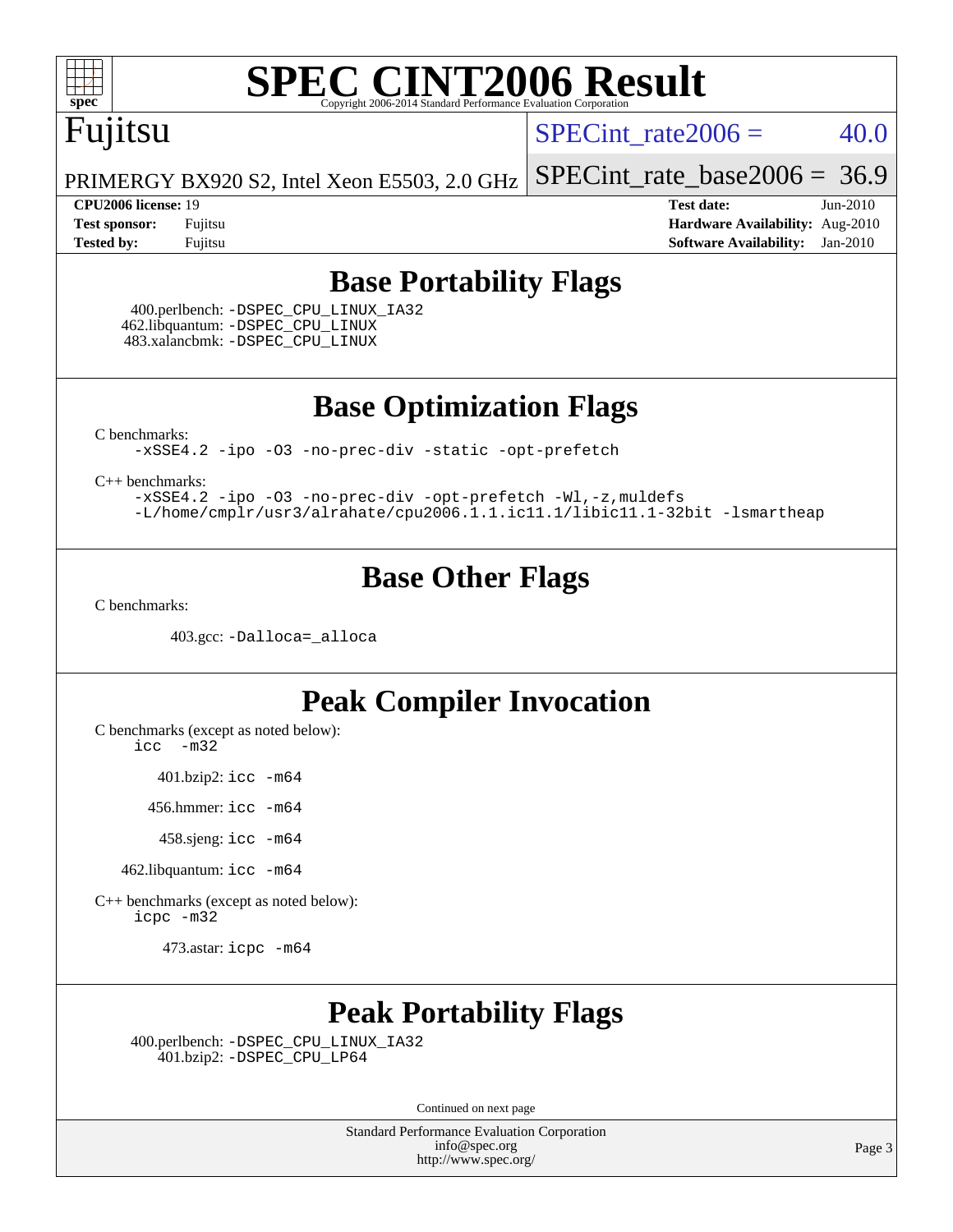

# Fujitsu

SPECint rate $2006 = 40.0$ 

PRIMERGY BX920 S2, Intel Xeon E5503, 2.0 GHz [SPECint\\_rate\\_base2006 =](http://www.spec.org/auto/cpu2006/Docs/result-fields.html#SPECintratebase2006) 36.9

**[CPU2006 license:](http://www.spec.org/auto/cpu2006/Docs/result-fields.html#CPU2006license)** 19 **[Test date:](http://www.spec.org/auto/cpu2006/Docs/result-fields.html#Testdate)** Jun-2010 **[Test sponsor:](http://www.spec.org/auto/cpu2006/Docs/result-fields.html#Testsponsor)** Fujitsu **[Hardware Availability:](http://www.spec.org/auto/cpu2006/Docs/result-fields.html#HardwareAvailability)** Aug-2010 **[Tested by:](http://www.spec.org/auto/cpu2006/Docs/result-fields.html#Testedby)** Fujitsu **[Software Availability:](http://www.spec.org/auto/cpu2006/Docs/result-fields.html#SoftwareAvailability)** Jan-2010

# **[Peak Portability Flags \(Continued\)](http://www.spec.org/auto/cpu2006/Docs/result-fields.html#PeakPortabilityFlags)**

 456.hmmer: [-DSPEC\\_CPU\\_LP64](http://www.spec.org/cpu2006/results/res2010q3/cpu2006-20100702-12099.flags.html#suite_peakCPORTABILITY456_hmmer_DSPEC_CPU_LP64) 458.sjeng: [-DSPEC\\_CPU\\_LP64](http://www.spec.org/cpu2006/results/res2010q3/cpu2006-20100702-12099.flags.html#suite_peakCPORTABILITY458_sjeng_DSPEC_CPU_LP64) 462.libquantum: [-DSPEC\\_CPU\\_LP64](http://www.spec.org/cpu2006/results/res2010q3/cpu2006-20100702-12099.flags.html#suite_peakCPORTABILITY462_libquantum_DSPEC_CPU_LP64) [-DSPEC\\_CPU\\_LINUX](http://www.spec.org/cpu2006/results/res2010q3/cpu2006-20100702-12099.flags.html#b462.libquantum_peakCPORTABILITY_DSPEC_CPU_LINUX) 473.astar: [-DSPEC\\_CPU\\_LP64](http://www.spec.org/cpu2006/results/res2010q3/cpu2006-20100702-12099.flags.html#suite_peakCXXPORTABILITY473_astar_DSPEC_CPU_LP64) 483.xalancbmk: [-DSPEC\\_CPU\\_LINUX](http://www.spec.org/cpu2006/results/res2010q3/cpu2006-20100702-12099.flags.html#b483.xalancbmk_peakCXXPORTABILITY_DSPEC_CPU_LINUX)

## **[Peak Optimization Flags](http://www.spec.org/auto/cpu2006/Docs/result-fields.html#PeakOptimizationFlags)**

[C benchmarks](http://www.spec.org/auto/cpu2006/Docs/result-fields.html#Cbenchmarks):

Standard Performance Evaluation Corporation [info@spec.org](mailto:info@spec.org) <http://www.spec.org/> Page 4 400.perlbench: [-xSSE4.2](http://www.spec.org/cpu2006/results/res2010q3/cpu2006-20100702-12099.flags.html#user_peakPASS2_CFLAGSPASS2_LDCFLAGS400_perlbench_f-xSSE42_f91528193cf0b216347adb8b939d4107)(pass 2) [-prof-gen](http://www.spec.org/cpu2006/results/res2010q3/cpu2006-20100702-12099.flags.html#user_peakPASS1_CFLAGSPASS1_LDCFLAGS400_perlbench_prof_gen_e43856698f6ca7b7e442dfd80e94a8fc)(pass 1) [-ipo](http://www.spec.org/cpu2006/results/res2010q3/cpu2006-20100702-12099.flags.html#user_peakPASS2_CFLAGSPASS2_LDCFLAGS400_perlbench_f-ipo)(pass 2)  $-03$ (pass 2)  $-$ no-prec-div(pass 2)  $-$ static(pass 2) [-prof-use](http://www.spec.org/cpu2006/results/res2010q3/cpu2006-20100702-12099.flags.html#user_peakPASS2_CFLAGSPASS2_LDCFLAGS400_perlbench_prof_use_bccf7792157ff70d64e32fe3e1250b55)(pass 2) [-ansi-alias](http://www.spec.org/cpu2006/results/res2010q3/cpu2006-20100702-12099.flags.html#user_peakCOPTIMIZE400_perlbench_f-ansi-alias) 401.bzip2: [-xSSE4.2](http://www.spec.org/cpu2006/results/res2010q3/cpu2006-20100702-12099.flags.html#user_peakPASS2_CFLAGSPASS2_LDCFLAGS401_bzip2_f-xSSE42_f91528193cf0b216347adb8b939d4107)(pass 2) [-prof-gen](http://www.spec.org/cpu2006/results/res2010q3/cpu2006-20100702-12099.flags.html#user_peakPASS1_CFLAGSPASS1_LDCFLAGS401_bzip2_prof_gen_e43856698f6ca7b7e442dfd80e94a8fc)(pass 1) [-ipo](http://www.spec.org/cpu2006/results/res2010q3/cpu2006-20100702-12099.flags.html#user_peakPASS2_CFLAGSPASS2_LDCFLAGS401_bzip2_f-ipo)(pass 2) [-O3](http://www.spec.org/cpu2006/results/res2010q3/cpu2006-20100702-12099.flags.html#user_peakPASS2_CFLAGSPASS2_LDCFLAGS401_bzip2_f-O3)(pass 2) [-no-prec-div](http://www.spec.org/cpu2006/results/res2010q3/cpu2006-20100702-12099.flags.html#user_peakPASS2_CFLAGSPASS2_LDCFLAGS401_bzip2_f-no-prec-div)(pass 2) [-static](http://www.spec.org/cpu2006/results/res2010q3/cpu2006-20100702-12099.flags.html#user_peakPASS2_CFLAGSPASS2_LDCFLAGS401_bzip2_f-static)(pass 2) [-prof-use](http://www.spec.org/cpu2006/results/res2010q3/cpu2006-20100702-12099.flags.html#user_peakPASS2_CFLAGSPASS2_LDCFLAGS401_bzip2_prof_use_bccf7792157ff70d64e32fe3e1250b55)(pass 2) [-opt-prefetch](http://www.spec.org/cpu2006/results/res2010q3/cpu2006-20100702-12099.flags.html#user_peakCOPTIMIZE401_bzip2_f-opt-prefetch) [-ansi-alias](http://www.spec.org/cpu2006/results/res2010q3/cpu2006-20100702-12099.flags.html#user_peakCOPTIMIZE401_bzip2_f-ansi-alias) [-auto-ilp32](http://www.spec.org/cpu2006/results/res2010q3/cpu2006-20100702-12099.flags.html#user_peakCOPTIMIZE401_bzip2_f-auto-ilp32)  $403.\text{gcc: basepeak}$  = yes  $429$ .mcf: basepeak = yes 445.gobmk: [-xSSE4.2](http://www.spec.org/cpu2006/results/res2010q3/cpu2006-20100702-12099.flags.html#user_peakPASS2_CFLAGSPASS2_LDCFLAGS445_gobmk_f-xSSE42_f91528193cf0b216347adb8b939d4107)(pass 2) [-prof-gen](http://www.spec.org/cpu2006/results/res2010q3/cpu2006-20100702-12099.flags.html#user_peakPASS1_CFLAGSPASS1_LDCFLAGS445_gobmk_prof_gen_e43856698f6ca7b7e442dfd80e94a8fc)(pass 1) [-prof-use](http://www.spec.org/cpu2006/results/res2010q3/cpu2006-20100702-12099.flags.html#user_peakPASS2_CFLAGSPASS2_LDCFLAGS445_gobmk_prof_use_bccf7792157ff70d64e32fe3e1250b55)(pass 2) [-O2](http://www.spec.org/cpu2006/results/res2010q3/cpu2006-20100702-12099.flags.html#user_peakCOPTIMIZE445_gobmk_f-O2) [-ipo](http://www.spec.org/cpu2006/results/res2010q3/cpu2006-20100702-12099.flags.html#user_peakCOPTIMIZE445_gobmk_f-ipo) [-no-prec-div](http://www.spec.org/cpu2006/results/res2010q3/cpu2006-20100702-12099.flags.html#user_peakCOPTIMIZE445_gobmk_f-no-prec-div) [-ansi-alias](http://www.spec.org/cpu2006/results/res2010q3/cpu2006-20100702-12099.flags.html#user_peakCOPTIMIZE445_gobmk_f-ansi-alias) 456.hmmer: [-xSSE4.2](http://www.spec.org/cpu2006/results/res2010q3/cpu2006-20100702-12099.flags.html#user_peakCOPTIMIZE456_hmmer_f-xSSE42_f91528193cf0b216347adb8b939d4107) [-ipo](http://www.spec.org/cpu2006/results/res2010q3/cpu2006-20100702-12099.flags.html#user_peakCOPTIMIZE456_hmmer_f-ipo) [-O3](http://www.spec.org/cpu2006/results/res2010q3/cpu2006-20100702-12099.flags.html#user_peakCOPTIMIZE456_hmmer_f-O3) [-no-prec-div](http://www.spec.org/cpu2006/results/res2010q3/cpu2006-20100702-12099.flags.html#user_peakCOPTIMIZE456_hmmer_f-no-prec-div) [-static](http://www.spec.org/cpu2006/results/res2010q3/cpu2006-20100702-12099.flags.html#user_peakCOPTIMIZE456_hmmer_f-static) [-unroll2](http://www.spec.org/cpu2006/results/res2010q3/cpu2006-20100702-12099.flags.html#user_peakCOPTIMIZE456_hmmer_f-unroll_784dae83bebfb236979b41d2422d7ec2) [-ansi-alias](http://www.spec.org/cpu2006/results/res2010q3/cpu2006-20100702-12099.flags.html#user_peakCOPTIMIZE456_hmmer_f-ansi-alias) [-auto-ilp32](http://www.spec.org/cpu2006/results/res2010q3/cpu2006-20100702-12099.flags.html#user_peakCOPTIMIZE456_hmmer_f-auto-ilp32) 458.sjeng: [-xSSE4.2](http://www.spec.org/cpu2006/results/res2010q3/cpu2006-20100702-12099.flags.html#user_peakPASS2_CFLAGSPASS2_LDCFLAGS458_sjeng_f-xSSE42_f91528193cf0b216347adb8b939d4107)(pass 2) [-prof-gen](http://www.spec.org/cpu2006/results/res2010q3/cpu2006-20100702-12099.flags.html#user_peakPASS1_CFLAGSPASS1_LDCFLAGS458_sjeng_prof_gen_e43856698f6ca7b7e442dfd80e94a8fc)(pass 1) [-ipo](http://www.spec.org/cpu2006/results/res2010q3/cpu2006-20100702-12099.flags.html#user_peakPASS2_CFLAGSPASS2_LDCFLAGS458_sjeng_f-ipo)(pass 2) [-O3](http://www.spec.org/cpu2006/results/res2010q3/cpu2006-20100702-12099.flags.html#user_peakPASS2_CFLAGSPASS2_LDCFLAGS458_sjeng_f-O3)(pass 2) [-no-prec-div](http://www.spec.org/cpu2006/results/res2010q3/cpu2006-20100702-12099.flags.html#user_peakPASS2_CFLAGSPASS2_LDCFLAGS458_sjeng_f-no-prec-div)(pass 2) [-static](http://www.spec.org/cpu2006/results/res2010q3/cpu2006-20100702-12099.flags.html#user_peakPASS2_CFLAGSPASS2_LDCFLAGS458_sjeng_f-static)(pass 2) [-prof-use](http://www.spec.org/cpu2006/results/res2010q3/cpu2006-20100702-12099.flags.html#user_peakPASS2_CFLAGSPASS2_LDCFLAGS458_sjeng_prof_use_bccf7792157ff70d64e32fe3e1250b55)(pass 2) [-unroll4](http://www.spec.org/cpu2006/results/res2010q3/cpu2006-20100702-12099.flags.html#user_peakCOPTIMIZE458_sjeng_f-unroll_4e5e4ed65b7fd20bdcd365bec371b81f) [-auto-ilp32](http://www.spec.org/cpu2006/results/res2010q3/cpu2006-20100702-12099.flags.html#user_peakCOPTIMIZE458_sjeng_f-auto-ilp32) 462.libquantum: [-xSSE4.2](http://www.spec.org/cpu2006/results/res2010q3/cpu2006-20100702-12099.flags.html#user_peakCOPTIMIZE462_libquantum_f-xSSE42_f91528193cf0b216347adb8b939d4107) [-ipo](http://www.spec.org/cpu2006/results/res2010q3/cpu2006-20100702-12099.flags.html#user_peakCOPTIMIZE462_libquantum_f-ipo) [-O3](http://www.spec.org/cpu2006/results/res2010q3/cpu2006-20100702-12099.flags.html#user_peakCOPTIMIZE462_libquantum_f-O3) [-no-prec-div](http://www.spec.org/cpu2006/results/res2010q3/cpu2006-20100702-12099.flags.html#user_peakCOPTIMIZE462_libquantum_f-no-prec-div) [-static](http://www.spec.org/cpu2006/results/res2010q3/cpu2006-20100702-12099.flags.html#user_peakCOPTIMIZE462_libquantum_f-static) [-auto-ilp32](http://www.spec.org/cpu2006/results/res2010q3/cpu2006-20100702-12099.flags.html#user_peakCOPTIMIZE462_libquantum_f-auto-ilp32) [-opt-prefetch](http://www.spec.org/cpu2006/results/res2010q3/cpu2006-20100702-12099.flags.html#user_peakCOPTIMIZE462_libquantum_f-opt-prefetch) 464.h264ref: [-xSSE4.2](http://www.spec.org/cpu2006/results/res2010q3/cpu2006-20100702-12099.flags.html#user_peakPASS2_CFLAGSPASS2_LDCFLAGS464_h264ref_f-xSSE42_f91528193cf0b216347adb8b939d4107)(pass 2) [-prof-gen](http://www.spec.org/cpu2006/results/res2010q3/cpu2006-20100702-12099.flags.html#user_peakPASS1_CFLAGSPASS1_LDCFLAGS464_h264ref_prof_gen_e43856698f6ca7b7e442dfd80e94a8fc)(pass 1) [-ipo](http://www.spec.org/cpu2006/results/res2010q3/cpu2006-20100702-12099.flags.html#user_peakPASS2_CFLAGSPASS2_LDCFLAGS464_h264ref_f-ipo)(pass 2) [-O3](http://www.spec.org/cpu2006/results/res2010q3/cpu2006-20100702-12099.flags.html#user_peakPASS2_CFLAGSPASS2_LDCFLAGS464_h264ref_f-O3)(pass 2) [-no-prec-div](http://www.spec.org/cpu2006/results/res2010q3/cpu2006-20100702-12099.flags.html#user_peakPASS2_CFLAGSPASS2_LDCFLAGS464_h264ref_f-no-prec-div)(pass 2) [-static](http://www.spec.org/cpu2006/results/res2010q3/cpu2006-20100702-12099.flags.html#user_peakPASS2_CFLAGSPASS2_LDCFLAGS464_h264ref_f-static)(pass 2) [-prof-use](http://www.spec.org/cpu2006/results/res2010q3/cpu2006-20100702-12099.flags.html#user_peakPASS2_CFLAGSPASS2_LDCFLAGS464_h264ref_prof_use_bccf7792157ff70d64e32fe3e1250b55)(pass 2) [-unroll2](http://www.spec.org/cpu2006/results/res2010q3/cpu2006-20100702-12099.flags.html#user_peakCOPTIMIZE464_h264ref_f-unroll_784dae83bebfb236979b41d2422d7ec2) [-ansi-alias](http://www.spec.org/cpu2006/results/res2010q3/cpu2006-20100702-12099.flags.html#user_peakCOPTIMIZE464_h264ref_f-ansi-alias) [C++ benchmarks:](http://www.spec.org/auto/cpu2006/Docs/result-fields.html#CXXbenchmarks) 471.omnetpp: [-xSSE4.2](http://www.spec.org/cpu2006/results/res2010q3/cpu2006-20100702-12099.flags.html#user_peakPASS2_CXXFLAGSPASS2_LDCXXFLAGS471_omnetpp_f-xSSE42_f91528193cf0b216347adb8b939d4107)(pass 2) [-prof-gen](http://www.spec.org/cpu2006/results/res2010q3/cpu2006-20100702-12099.flags.html#user_peakPASS1_CXXFLAGSPASS1_LDCXXFLAGS471_omnetpp_prof_gen_e43856698f6ca7b7e442dfd80e94a8fc)(pass 1) [-ipo](http://www.spec.org/cpu2006/results/res2010q3/cpu2006-20100702-12099.flags.html#user_peakPASS2_CXXFLAGSPASS2_LDCXXFLAGS471_omnetpp_f-ipo)(pass 2) [-O3](http://www.spec.org/cpu2006/results/res2010q3/cpu2006-20100702-12099.flags.html#user_peakPASS2_CXXFLAGSPASS2_LDCXXFLAGS471_omnetpp_f-O3)(pass 2) [-no-prec-div](http://www.spec.org/cpu2006/results/res2010q3/cpu2006-20100702-12099.flags.html#user_peakPASS2_CXXFLAGSPASS2_LDCXXFLAGS471_omnetpp_f-no-prec-div)(pass 2) [-prof-use](http://www.spec.org/cpu2006/results/res2010q3/cpu2006-20100702-12099.flags.html#user_peakPASS2_CXXFLAGSPASS2_LDCXXFLAGS471_omnetpp_prof_use_bccf7792157ff70d64e32fe3e1250b55)(pass 2) [-ansi-alias](http://www.spec.org/cpu2006/results/res2010q3/cpu2006-20100702-12099.flags.html#user_peakCXXOPTIMIZE471_omnetpp_f-ansi-alias) [-opt-ra-region-strategy=block](http://www.spec.org/cpu2006/results/res2010q3/cpu2006-20100702-12099.flags.html#user_peakCXXOPTIMIZE471_omnetpp_f-opt-ra-region-strategy-block_a0a37c372d03933b2a18d4af463c1f69) [-Wl,-z,muldefs](http://www.spec.org/cpu2006/results/res2010q3/cpu2006-20100702-12099.flags.html#user_peakEXTRA_LDFLAGS471_omnetpp_link_force_multiple1_74079c344b956b9658436fd1b6dd3a8a) [-L/home/cmplr/usr3/alrahate/cpu2006.1.1.ic11.1/libic11.1-32bit -lsmartheap](http://www.spec.org/cpu2006/results/res2010q3/cpu2006-20100702-12099.flags.html#user_peakEXTRA_LIBS471_omnetpp_SmartHeap_d86dffe4a79b79ef8890d5cce17030c3)  $473.\text{astar: } -xSSE4$ .  $2(\text{pass 2})$   $-\text{prof-gen}(\text{pass 1})$   $-i\text{po}(\text{pass 2})$ [-O3](http://www.spec.org/cpu2006/results/res2010q3/cpu2006-20100702-12099.flags.html#user_peakPASS2_CXXFLAGSPASS2_LDCXXFLAGS473_astar_f-O3)(pass 2) [-no-prec-div](http://www.spec.org/cpu2006/results/res2010q3/cpu2006-20100702-12099.flags.html#user_peakPASS2_CXXFLAGSPASS2_LDCXXFLAGS473_astar_f-no-prec-div)(pass 2) [-prof-use](http://www.spec.org/cpu2006/results/res2010q3/cpu2006-20100702-12099.flags.html#user_peakPASS2_CXXFLAGSPASS2_LDCXXFLAGS473_astar_prof_use_bccf7792157ff70d64e32fe3e1250b55)(pass 2) [-ansi-alias](http://www.spec.org/cpu2006/results/res2010q3/cpu2006-20100702-12099.flags.html#user_peakCXXOPTIMIZE473_astar_f-ansi-alias) [-opt-ra-region-strategy=routine](http://www.spec.org/cpu2006/results/res2010q3/cpu2006-20100702-12099.flags.html#user_peakCXXOPTIMIZE473_astar_f-opt-ra-region-strategy-routine_ba086ea3b1d46a52e1238e2ca173ed44) [-Wl,-z,muldefs](http://www.spec.org/cpu2006/results/res2010q3/cpu2006-20100702-12099.flags.html#user_peakEXTRA_LDFLAGS473_astar_link_force_multiple1_74079c344b956b9658436fd1b6dd3a8a) Continued on next page